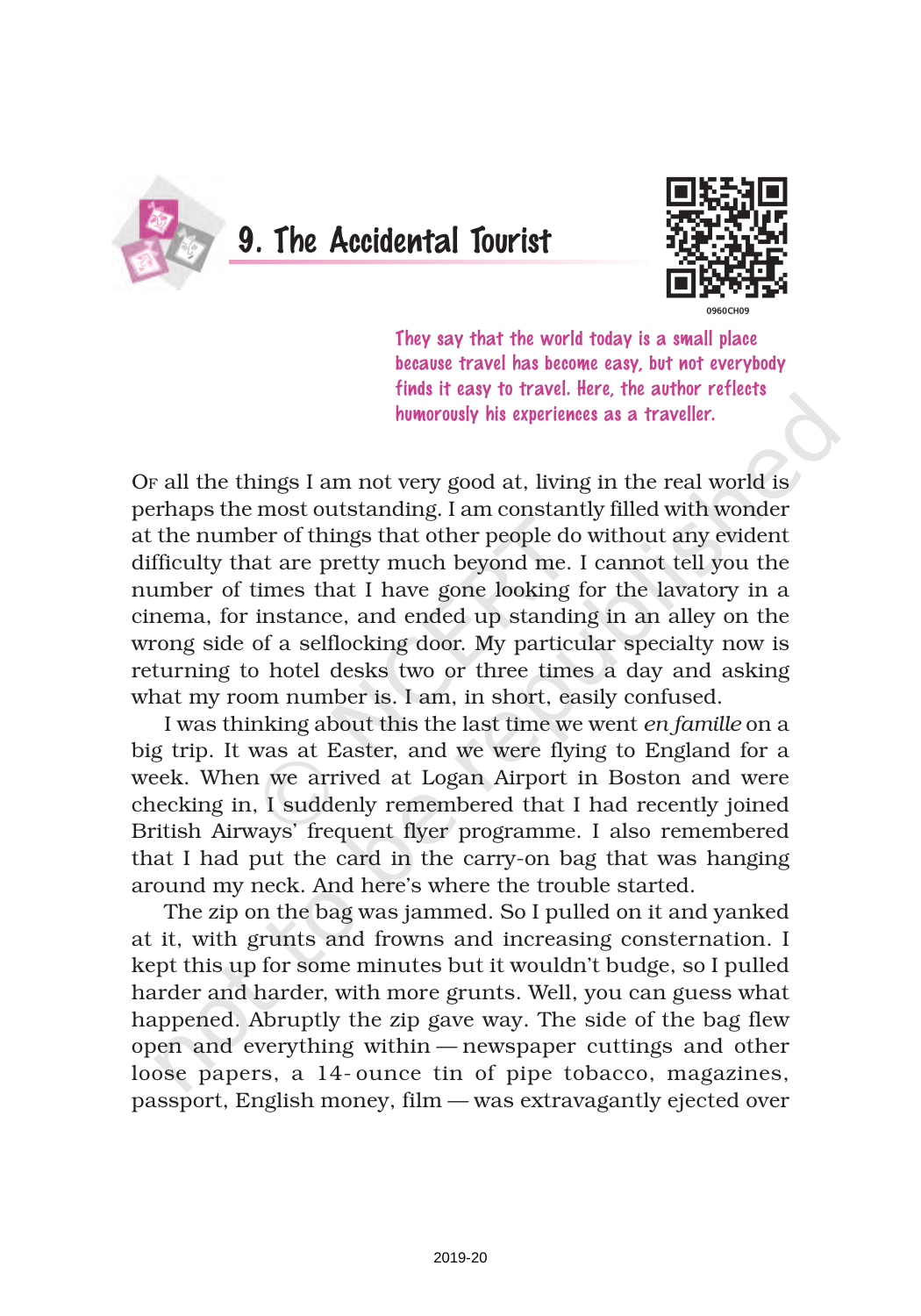an area about the size of a tennis court.

I watched dumbstruck as a hundred carefully sorted documents came raining down in a fluttery cascade, coins bounced to a variety of noisy oblivions and the now-lidless tin of tobacco rolled crazily across the concourse disgorging its contents as it went.

"My tobacco!" I cried in horror, thinking what I would have to pay for that much tobacco in England now that another Budget had come and gone, and then changed the cry to "My finger! My finger!" as I discovered that I had gashed my finger on the zip and was shedding blood in a lavish manner. (I am not very



good around flowing blood generally, but when it's my own well, I think hysterics are fully justified.) Confused and unable to help, my hair went into panic mode.

It was at this point that my wife looked at me with an expression of wonder — not anger or exasperation, but just simple wonder and said, "I can't believe you do this for a living."

But I'm afraid it's so. I always have catastrophes when I travel. Once on an aeroplane, I leaned over to tie a shoelace just at the moment someone in the seat ahead of me threw his seat back into full recline, and found myself pinned helplessly in the crash position. It was only by clawing the leg of the man sitting next to me that I managed to get myself freed.



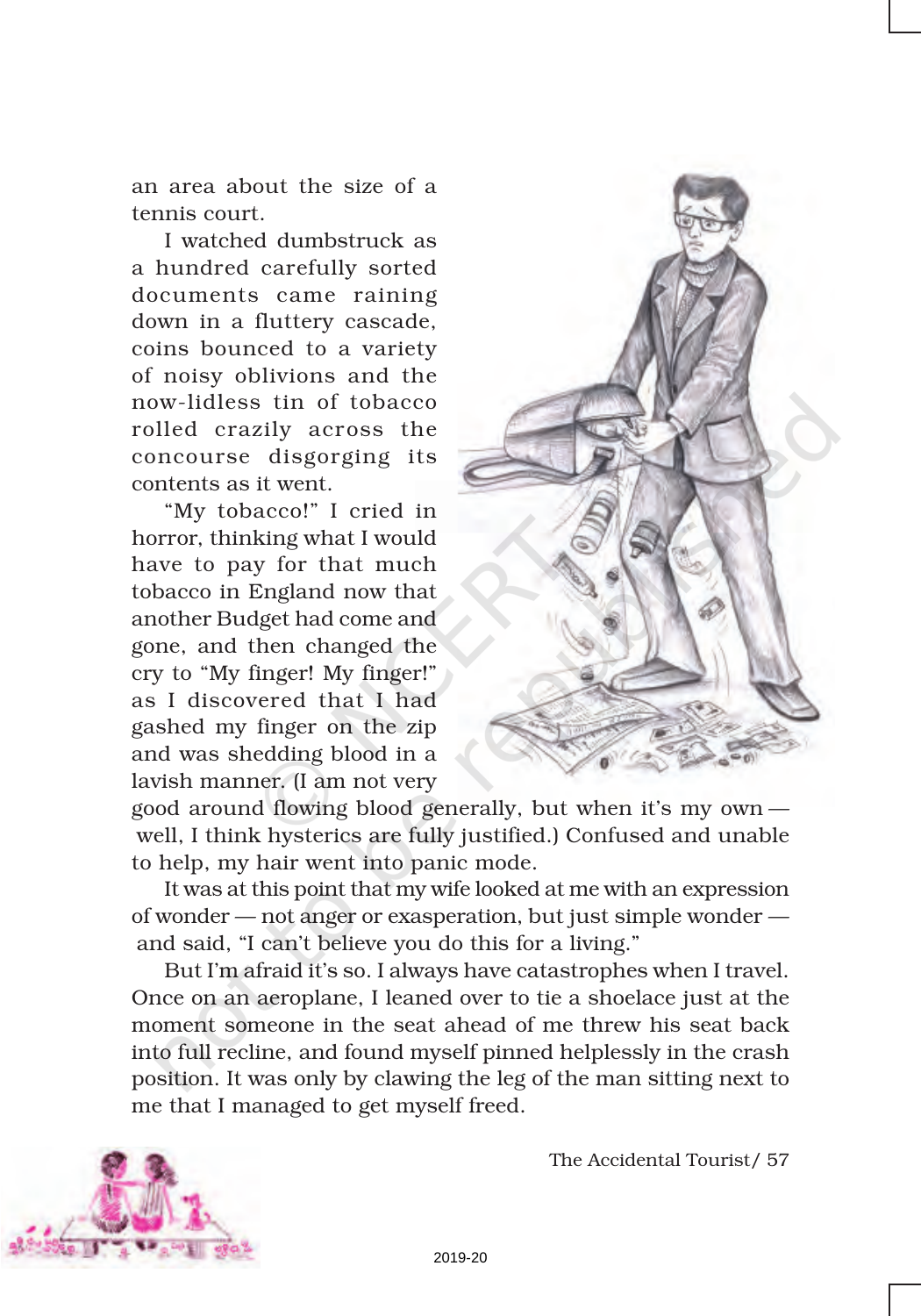On another occasion, I knocked a soft drink onto the lap of a sweet little lady sitting beside me. The flight attendant came and cleaned her up, and brought me a replacement drink, and instantly I knocked it onto the woman again. To this day, I don't know how I did it. I just remember reaching out for the new drink and watching helplessly as my arm, like some cheap prop in one of those 1950s horror movies with a name like *The Undead Limb*, violently swept the drink from its perch and onto her lap.

The lady looked at me with the stupefied expression you would expect to receive from someone whom you have repeatedly drenched, and uttered an oath that started with "Oh", finished with "sake" and in between had some words that I have never heard uttered in public before, certainly not by a nun.

This, however, was not my worst experience on a plane flight. My worst experience was when I was writing important thoughts in a notebook ('buy socks', 'clutch drinks carefully', etc.), sucking thoughtfully on the end of my pen as you do, and fell into





58 / Moments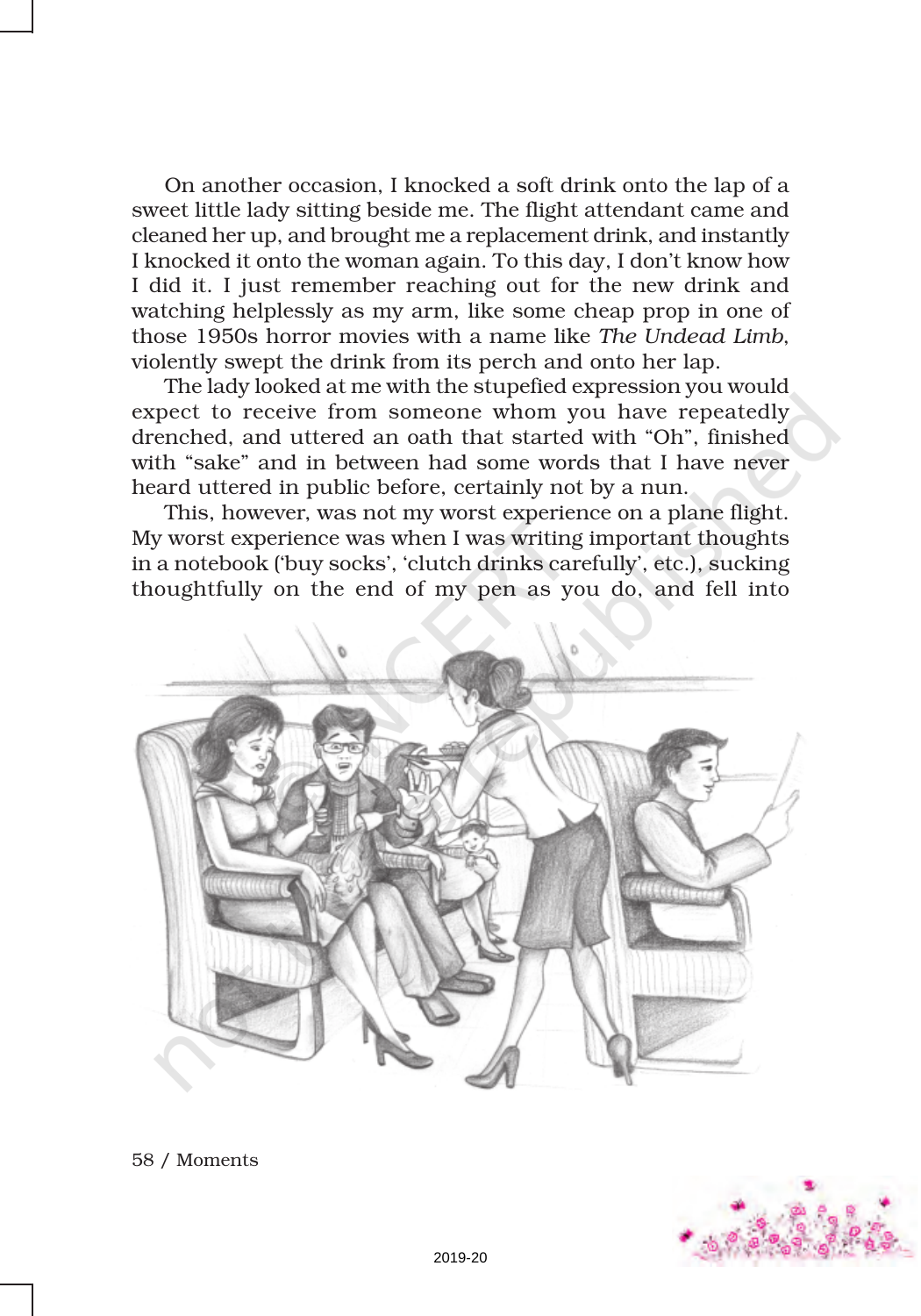conversation with an attractive young lady in the next seat. I amused her for perhaps 20 minutes with a scattering of urbane *bons mots*, then retired to the lavatory where I discovered that the pen had leaked and that my mouth, chin, tongue, teeth and gums were now a striking, scrub-resistant navy blue, and would remain so for several days.

So you will understand, I trust, when I tell you how much I ache to be suave. I would love, just once in my life, to rise from a dinner table without looking as if I have just experienced an extremely localised seismic event, get in a car and close the door without leaving 14 inches of coat outside, wear light-coloured trousers without discovering at the end of the day that I have at various times sat on chewing gum, ice cream, cough syrup and motor oil. But it is not to be.

Now on planes when the food is delivered, my wife says: "Take the lids off the food for Daddy" or "Put your hoods up, children. Daddy's about to cut his meat". Of course, this is only when I am flying with my family. When I am on my own, I don't eat, drink or lean over to tie my shoelaces, and never put a pen anywhere near my mouth. I just sit very, very quietly, sometimes on my hands to keep them from flying out unexpectedly and causing liquid mischief. It's not much fun, but it does at least cut down on the laundry bills.

I never did get my frequent flyer miles, by the way. I never do. I couldn't find the card in time. This has become a real frustration for me. Everyone I know — everyone — is forever flying off to Bali first class with their air miles. I never get to collect anything. I must fly 100,000 miles a year, yet I have accumulated only about 212 air miles divided between twenty-three airlines.

This is because either I forget to ask for the air miles when I check in, or I remember to ask for them but the airline then manages not to record them, or the check-in clerk informs me that I am not entitled to them. In January, on a flight to Australia a flight for which I was going to get about a zillion air miles — the clerk shook her head when I presented my card and told me I was not entitled to any.



The Accidental Tourist/ 59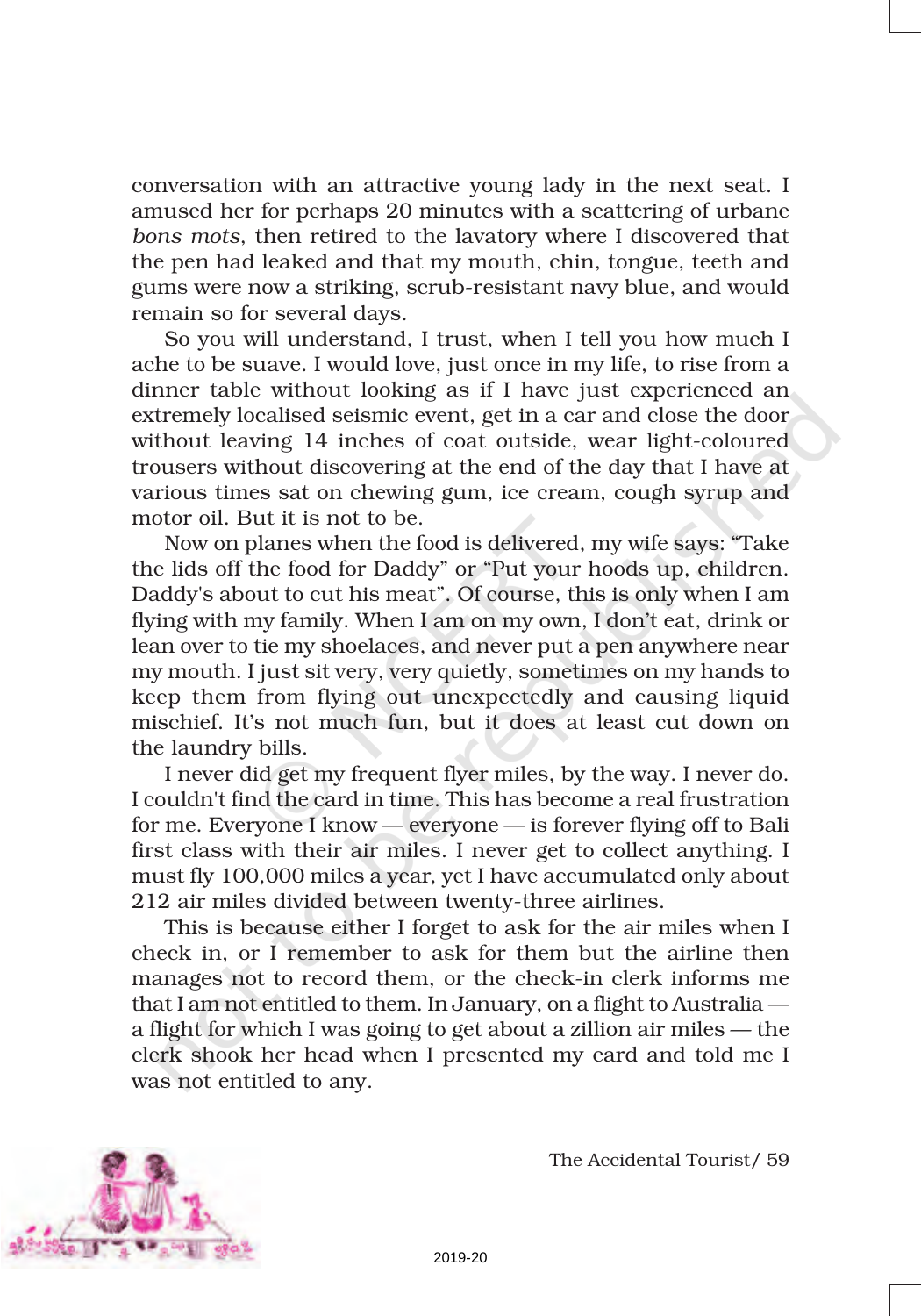## "Why?"

"The ticket is in the name of B. Bryson and the card is in the name of W. Bryson."

I explained to her the close and venerable relationship between Bill and William, but she wouldn't have it.

So I didn't get my air miles, and I won't be flying to Bali first class just yet. Perhaps just as well, really. I could never go that long without eating.

**BILL BRYSON** 

## **Glossary**

alley: a narrow passage-way between or behind buildings

**vanked:** pulled with a jerk

**concourse:** the open central area in a large public building (here, in the airport)

disgorging: discharging

exasperation: irritation

suave: sophisticated, polite

seismic event: usually, an earthquake



- 1. Bill Bryson says, "I am, in short, easily confused." What examples has he given to justify this?
- 2. What happens when the zip on his carry-on bag gives way?
- 3. Why is his finger bleeding? What is his wife's reaction?
- 4. How does Bill Bryson end up in a "crash position" in the aircraft?
- 5. Why are his teeth and gums navy blue?
- 6. Bill Bryson "ached to be suave". Is he successful in his mission? List his 'unsuave' ways.
- 7. Why do you think Bill Bryson's wife says to the children, "Take the lids off the food for Daddy"?
- 8. What is the significance of the title?

60 / Moments